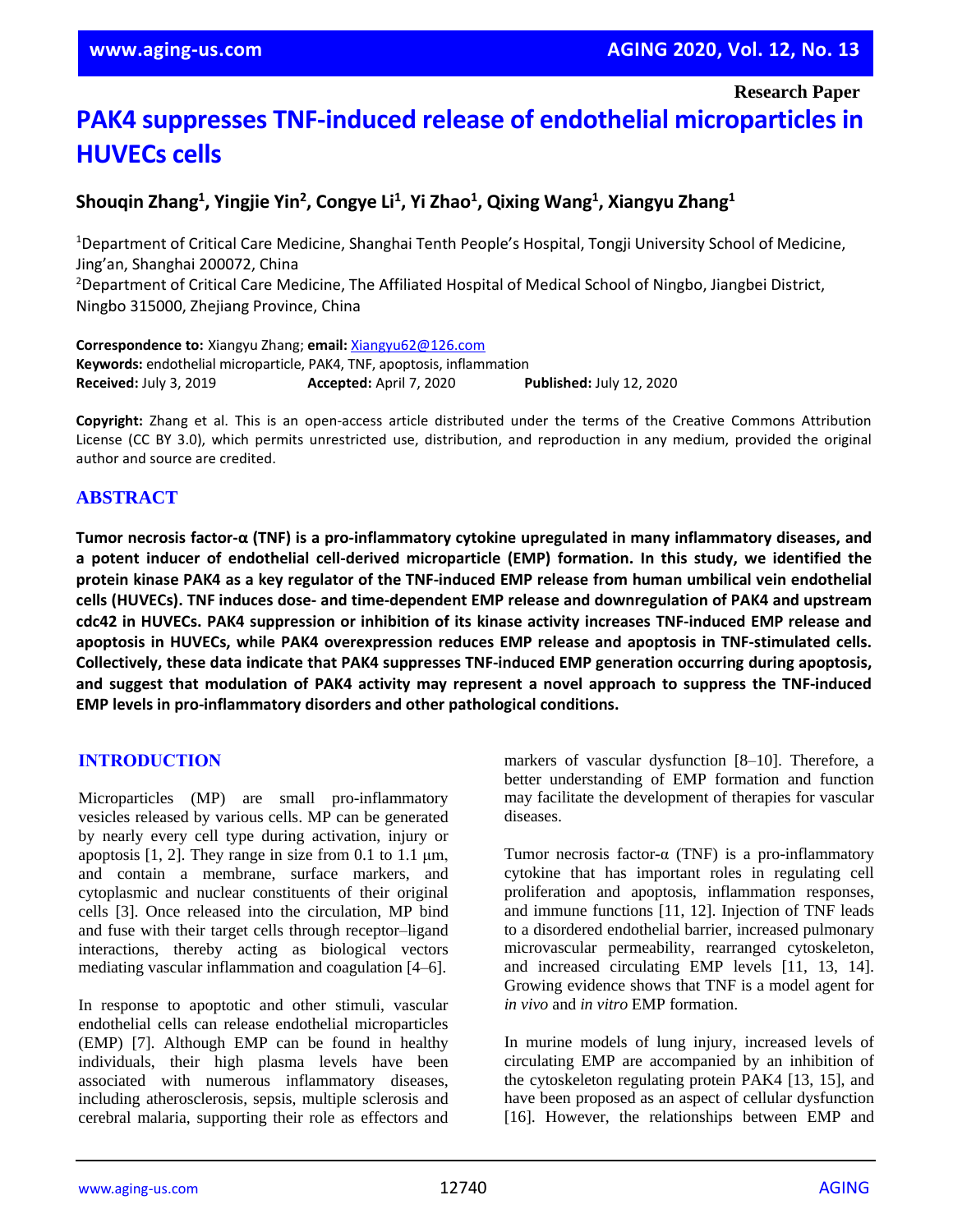PAK4 still remains unclear. p21-activated kinases (PAKs) are well known effector proteins of the Rho GTPase family [17]. PAK4 is a ubiquitously expressed essential group II PAK [18], a subfamily of serine/ threonine kinases [19]. PAK4 knock-out mice are embryonically lethal due to their defects in the fetal heart and in neuronal development [20]. There is also an evidence showing that PAK4 promotes tumorigenesis and is oncogenic when overexpressed [21–23]. As the effector of the Rho GTPase cdc42, PAK4 controls the cytoskeleton primarily through the regulation of polymerized actin structures, particularly the formation of filopodia and lamellipodia, but can also act upon microtubule organization [17].

In this study, we analyzed the relationship between PAK4 and EMP formation in human umbilical vein endothelial cells (HUVECs). Our results indicate that PAK4 suppresses TNF-induced EMP generation that occurs during apoptosis in HUVECs.

## **RESULTS**

#### **TNF induces EMP release both in HUVECs and in mice**

First, we analyzed the ability of TNF to induce the EMP release *in vitro* and *in vivo*. *In vitro*, the ability of TNF to induce EMP was analyzed in human umbilical vein endothelial cells (HUVECs) by flow cytometry using annexin V-FITC, which binds to phosphatidylserine exposed on EMP. As shown in Figure 1A, TNF between 20 ng/mL and 100 ng/mL, dose-dependently induced the EMP release in comparison with untreated control cells; stimulation with a serine protease, thrombin, was used as a positive control. The level of released EMP in response to thrombin was about half of that observed in response to 100 ng/ml TNF (Figure 1A). The release of EMP was also time dependent, with a significant increase between 3 and 24 hours (Figure 1B). Thus, the following experiments with HUVECs were performed using a 24 h stimulation with 100 ng/mL TNF.

Next, we investigated whether TNF induces EMP release also in vivo. Male C57BL/6 mice (10 weeks old) were randomly assigned to 5 groups  $(n=10)$  and treated 24 h with PBS or increasing doses of TNF (4, 20, 100, or 500 µg/kg). As shown in Figure 1C, EMP in mice sera increased significantly when treated with 20 and 100 µg/kg TNF.

#### **TNF induces cytoskeleton rearrangement and downregulates PAK4**

EMP shed by endothelial cells are associated with cytoskeleton disorders [15]. Thus, PAK4 as a regulator of cytoskeletal dynamics and cell motility [19] may also



**Figure 1. TNF induces EMP release** *in vitro* **and** *in vivo***.** (**A**) EMP release analyzed by flow cytometry (FC) in HUVECs treated 24 h with increasing TNF concentrations, or thrombin (2 IU/ml). The data represent the mean values based on  $1x10^6$  cells; three independent experiments were performed. (**B**) EMP release analyzed by FC in untreated HUVECs, or HUVECs treated with 100 ng/ml TNF for indicated times. The data represent the mean values of EMP per 1x10<sup>6</sup> cells from three independent experiments. (**C**) EMP release analyzed by FC in sera of TNF-treated mice. Male C57BL/6 mice (10 weeks old) were randomly assigned to 5 groups (n=10 mice per group) and treated with PBS or increasing doses of TNF for 24 hours. The data represent the mean values of EMP/ $\mu$ l; \* P<0.05, \*\* P<0.01, \*\*\* P<0.001, NS indicates no significance.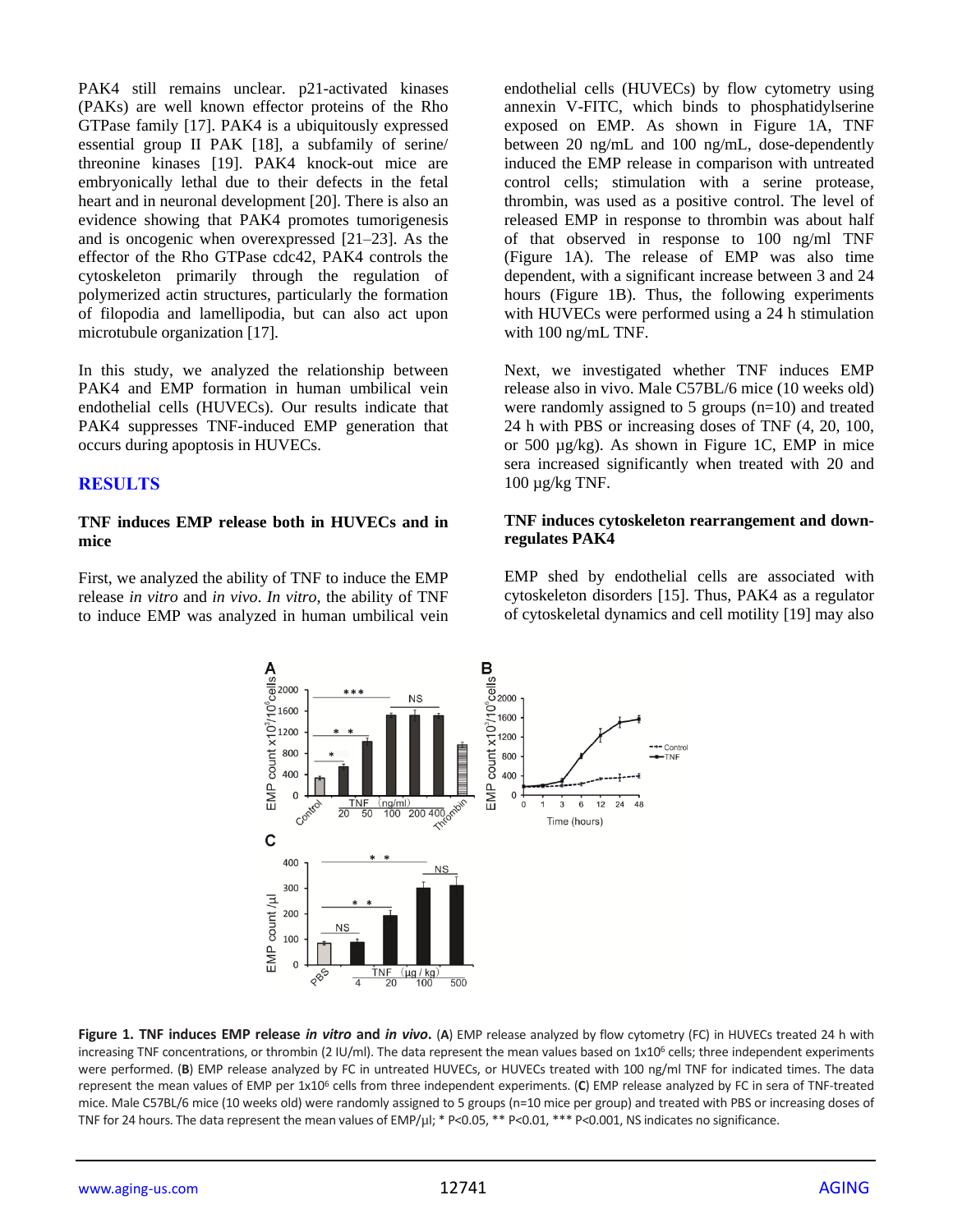play a role in EMP generation. To test this hypothesis, we treated HUVECs with 100 ng/ml TNF for 24 hours, and stained the cells with Phalloidin-FITC or anti-PAK4 polyclonal antibody. Without TNF treatment, the F-actin bundles mainly localized at cell border, but in TNF-treated cells, the F-actin bundles were throughout the cells, and the dense peripheral actin band was replaced by thicker stress fibers (Figure 2B, lower panel). In untreated cells, PAK4 could be observed at the cell-cell contacts, while after TNF stimulation, PAK4 staining could hardly be detected (Figure 2B, upper panel). Immunoblotting indicated a time dependent decrease in the approximately 64 kDa PAK4 protein band, and the upstream cdc42 protein (Figure 2A). Although F-actin rearrangement was observed by confocal microscopy, TNF did not change the total levels of β-actin (Figure 2A); tubulin was used as a loading control. These data demonstrate that TNF down-regulates PAK4 in HUVECs.

To investigate how TNF down-regulates the PAK4 levels, HUVECs were treated with TNF alone, or with TNF + soluble TNFR1, the soluble part of TNF receptor 1 that interacts with TNF and inhibits its binding to TNFR1 on the cell membrane. After 6 h stimulation with TNF, the PAK4 expression decreased, both at protein and mRNA levels (Figure 3A left panel, and Figure 3B). However, soluble TNFR1 stabilized the PAK4 protein levels in TNF-treated cells (Figure 3A, right panel). In addition, TNF induced a rapid degradation of IκBα, the inhibitor of NF-κB, in HUVECs (Figure 3A, right panel), but this degradation was prevented by the soluble TNFR1 (Figure 3A, left panel). These results indicate that TNF decreases PAK4







**Figure 3. TNF decreases PAK4 gene and protein levels in HUVECs.** (**A**) Western blot analysis of PAK4 and IκBα in HUVECs stimulated with 100 ng/ml TNF without and with 300 ng/ml soluble TNFR1. (**B**) Quantitative real-time PCR of PAK4 mRNA in HUVECs treated with 100 ng/ml TNF. All data are expressed as the mean + SD; \*\*\* P<0.001, compared with untreated cells.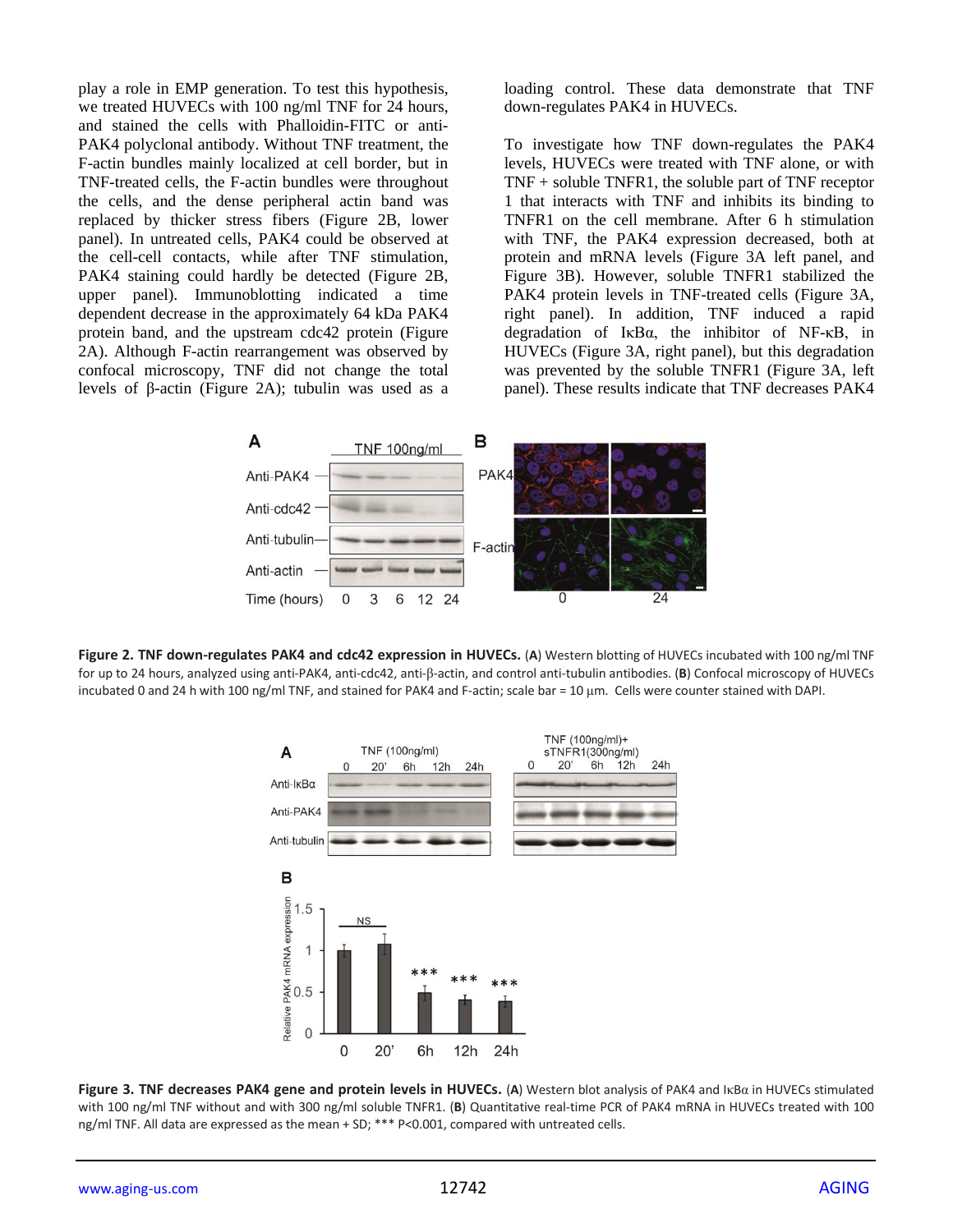expression through the TNFR1-dependent pathway that might also involve NF-κB signaling.

## **Involvement of PAK4 in TNF-induced EMP release**

To investigate the role of PAK4 in TNF-induced EMP generation, we first inhibited PAK4 function in TNFstimulated (100 ng/ml) HUVECs by PAK4 inhibitor PF-3758309 or PAK4 siRNAs. PF-3758309 is an ATPcompetitive, small-molecule pyrrolopyrazole inhibitor, blocking the PAK4 kinase activity and downstream pathways [24]. HUVECs were treated with 10 μM PF-3758309 overnight or transfected with PAK4 siRNAs for 48 h, before TNF stimulation. To stably knockdown PAK4 and avoid off-target effects, two distinct small interfering RNAs targeting PAK4 were used. As shown in Figure 4A, PF-3758309 had no obvious effect on PAK4 expression, but PAK4 specific siRNAs effectively reduced the PAK4 protein levels in HUVECs, with an estimated efficiency of ~85% knockdown (immunoblotting quantification using ImageJ). Immunofluorescent staining of PAK4 in PF-3758309 or PAK4 siRNAs treated cells showed similar results (Figure 4B).

Without TNF stimulation, PF-3758309 or PAK4 siRNAs treatment did not show any significant effect on the basal EMP release, compared to siRNA control (Figure 4C, lanes 1, 2, 3). TNF (24 h) stimulation significantly increased the EMP release, but this release was not substantially affected by PF-3758309 or PAK4 suppression by siRNA (Figure 4C, lanes 4, 5, 6). Next, we examined the time dependent EMP release upon 100 ng/ml TNF stimulation in PF-3758309 or PAK4 siRNAs treated HUVECs. Three hours after TNF treatment, PAK4 knockdown (siPAK4+TNF) or PAK4 inhibition (PF-3758309+TNF) markedly increased the EMP release (Figure 4D, blue and orange curves vs purple curve, P<0.01), indicating that PAK4 knockdown or inhibition sensitizes HUVECs to TNFinduced EMP release.

## **Overexpression of PAK4 decreases TNF-induced EMP release**

To determine whether activation of PAK4 decreases the TNF-induced EMP release, we transiently overexpressed GFP-tagged PAK4 in HUVECs. Western blot analysis revealed a highly expressed GFP-PAK4 protein band in addition to the endogenous PAK4 band (Figure 5A). Overexpression of GFP-PAK4 reduced the TNF-induced EMP release (Figure 5B, lane 5 vs lane 3, P<0.01), but had no effect on the basal EMP release (Figure 5B, lane 2 vs lane 1). However, in contrast to PAK4, the PAK4 kinase mutant (GFP-PAK4KM) did not significantly decrease the TNF-induced EMP

release (Figure 5B, lane 8 vs lane 3). Pre-incubation of HUVECs with z-VAD-FMK (2 µM), a pan-caspase inhibitor, was sufficient to abrogate the EMP release induced by TNF (Figure 5B, lane  $7$  vs lane  $3$ , P<0.01). The effect of z-VAD-FMK on TNF-induced EMP release was similar to the overexpressed PAK4 (Figure 5B, lane 7 vs lane 5). Overexpression of GFP-PAK4 also markedly prevented the EMP release induced by TNF in PAK4 knockdown cells (Figure 5C, lane 6 vs lane 4, P<0.01).



**Figure 4. PAK4 inhibition sensitizes HUVECs to TNFinduced EMP release.** (**A**) Western blotting of HUVECs transfected 48 h with PAK4 or control siRNAs, or treated 24 h with PAK4 inhibitor PF-3758309, and analyzed by PAK4 and control tubulin antibodies. (**B**) Immunofluorescence of HUVECs transfected with PAK4 or control siRNAs, or treated with PF-3758309, and stained by anti-PAK4 antibody; scale bar = 10  $\mu$ m. (**C**) EMP release measured by FC in HUVECs transfected 48 h with PAK4 or control siRNAs, or treated 24 h with PF-3758309, and stimulated 24 h with TNF (100 ng/ml). (**D**) Time course of EMP release in TNF-treated HUVECs transfected 48 h with PAK4 or control siRNAs, or incubated 24 h with PF-3758309; \* P<0.05, \*\* P<0.01.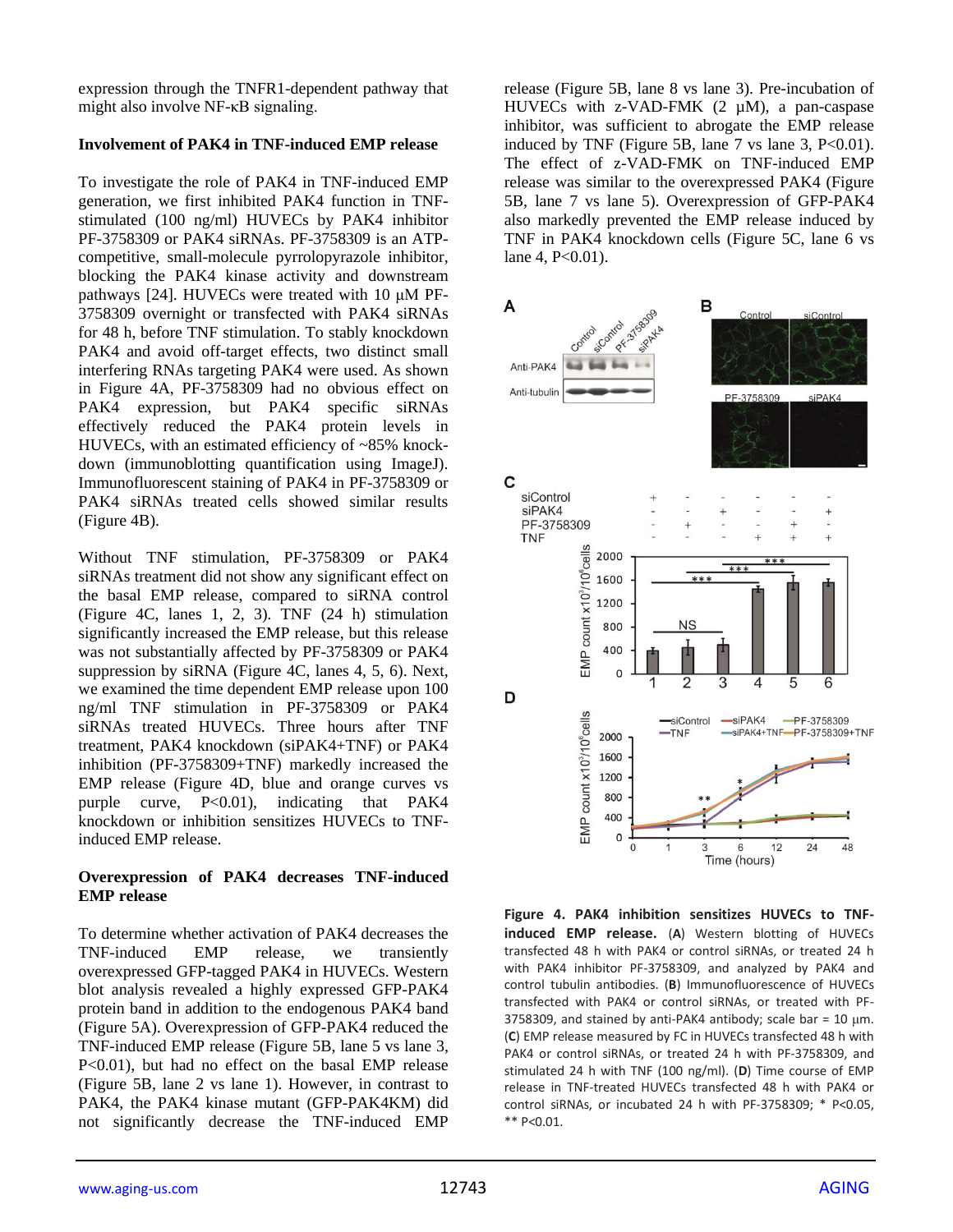#### **PAK4 prevents TNF-induced caspase activation and apoptosis**

Caspases mediate the membrane blebbing associated with apoptosis [25]. Since the TNF-induced EMP release was reduced by the caspase inhibitor z-VAD-FMK (Figure 5C, lane 5), we examined the PAK4 involvement in caspase activation and apoptosis. GFP-PAK4 or PAK4 siRNA were transiently transfected into HUVECs and after 48 h, cells were treated with 100 ng/ml TNF overnight. Flow cytometry analysis using FITC-conjugated active caspase-3 antibody revealed that GFP-PAK4 or PAK4 siRNA transfection had no effect on active caspase-3 in the absence of TNF (Figure 6A, upper panels). In the presence of TNF, about 40% of un-transfected cells stained as active caspase-3 positive; however, GFP-PAK4 overexpression reduced the percentage of active caspase-3 positive cells to about 15%, and PAK4 knockdown increased it to about 66%, (Figure 6A, lower panels). The TNF-induced apoptosis was significantly reduced by PAK4 overexpression, but increased by PAK4 suppression (Figure 6B). In addition, PAK4 suppression in TNF-treated cells increased the activation of caspase-8 analyzed by immunoblotting (Figure 6C).

#### **DISCUSSION**

In this study, we found that TNF induces EMP release in a dose and time dependent way in HUVECs. Under TNF stimulation, cdc42 and its effector, PAK4 protein levels were down regulated. PAK4 suppression increased the EMP release and apoptosis in TNF-stimulated HUVECs, while PAK4 overexpression reduced the EMP release and apoptosis in TNF-stimulated cells. These data suggest that PAK4 suppresses the EMP generation and apoptosis induced by TNF in HUVECs.



**Figure 5. PAK4 overexpression decreases TNF-induced EMPs release.** (**A**) Western blotting of HUVECs transfected 48 h with GFP, GFP-PAK4 plasmid, siPAK4 or GFP-PAK4+siPAK4, and analyzed by PAK4 and control tubulin antibodies. (**B**) EMP release in HUVECs transfected with GFP, GFP-PAK4, GFP-PAK4KD, siPAK4 or GFP-PAK4+siPAK4, and stimulated 24 h with TNF (100 ng/ml) or control vehicle. Overexpression of GFP-PAK4 significantly inhibits TNF-induced EMP release (lane 5 vs lane 3). The TNF-induced EMP is also inhibited by caspase inhibitor z-VAD (lane 7). PAK4 kinase mutant (GFP-PAK4KM) does not reduce the TNF-induced EMP release (lane 8). The values represent the mean of three independent experiments. \*\* P<0.01; NS, not significant.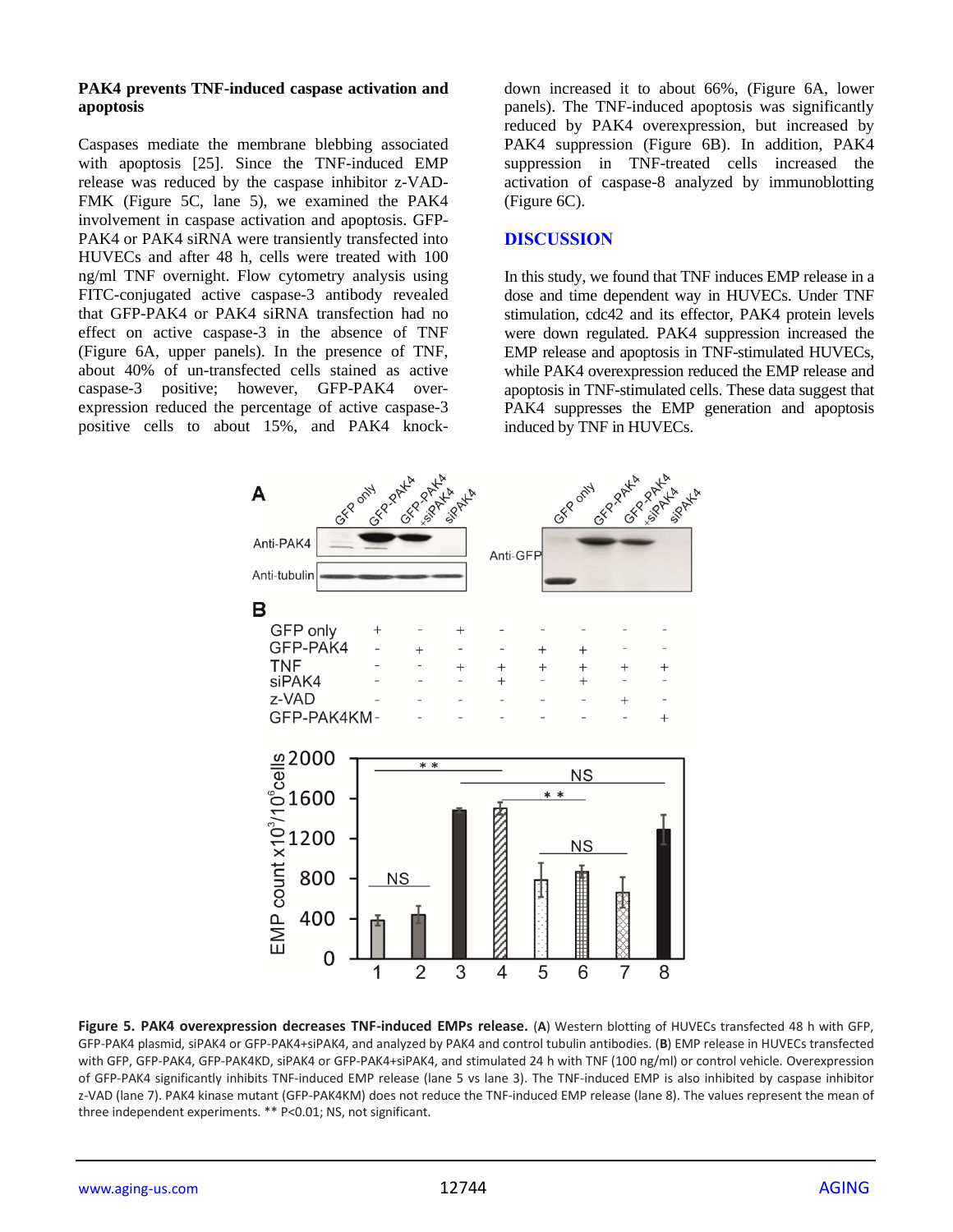EMP are plasma membrane particles that are shed from activated or apoptotic endothelial cells and retain many of the ligands and receptor proteins expressed by the original cells [7, 11]. Even though EMP are present in healthy individuals, they are elevated in patients with inflammatory diseases [5, 26] and sepsis [27]. EMP release can be stimulated by pro-inflammatory cytokines, oxidative stress, or infectious agents [7, 11]. Recent studies suggest a link between endothelial damage, EMP release, and the modulation of inflammatory and immune responses.

TNF, together with other cytokines, induces endothelial expression of adhesion molecules and augments monocyte infiltration [28]. TNF also initiates apoptosis in endothelial cells [29]. TNF blood levels in patients with inflammatory diseases positively correlate with the levels of circulating MP derived from various cells, including endothelial cells, erythrocytes, monocytes and platelets [30, 31]. *In vivo* and *in vitro* studies have shown that TNF is a model agent for EMP formation [7, 11, 32]. However, the exact mechanism by which TNF induces the EMP release has not been characterized. In this study, we show that TNF induces EMP in HUVECs in a dose and time dependent manner (Figure1).

The p21-activated kinase 4 (PAK4) belongs to the serine/threonine kinase family, and serves as a target for the Rho GTPase cdc42 [19]. PAK4 has important roles in regulating cell adhesion, cytoskeleton remodeling,



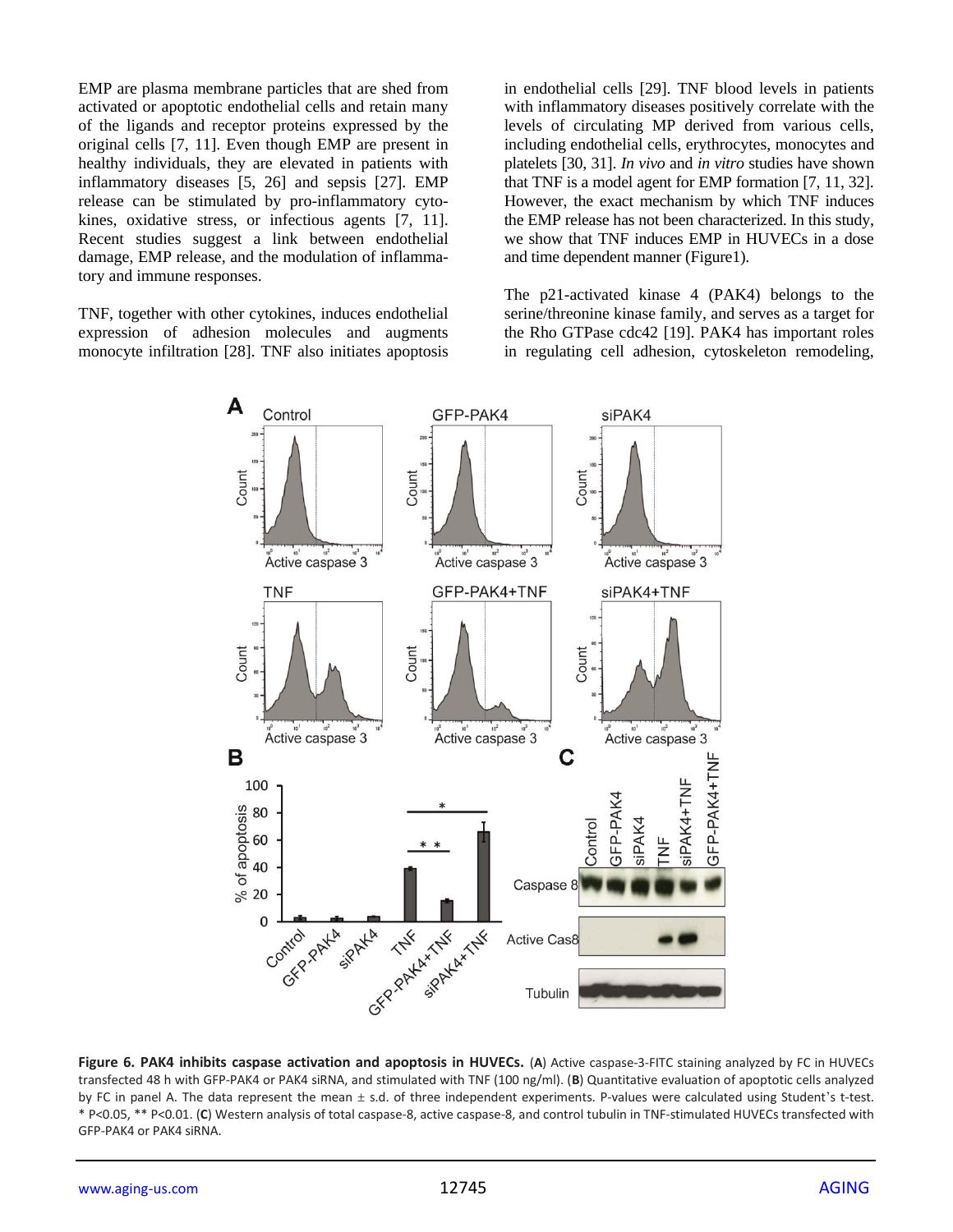embryonic development, and oncogenesis [15, 20–22]. In addition, PAK4 was reported to protect cells from apoptosis by phosphorylating the pro-apoptotic protein Bad [33]. Micropartical formation is a common mechanism of membrane shedding by activated or apoptotic cells, requiring cytoskeleton rearrangement [1, 4, 26]. TNF induced EMP through the cdc42/PAK4 pathway is consistent with a role of Rho-GTPases in the cytoskeletal changes leading to endothelial blebbing [6, 34]. Our findings demonstrate the involvement of PAK4 in this pathway: TNF significantly reduces the PAK4 protein levels in HUVECs, and inhibition of PAK4 kinase activity or PAK4 suppression sensitize HUVECs to TNF-induced EMP release, while PAK4 overexpression reduces the TNF-induced EMP release.

Attenuated NF-κB survival signals may lead to a decrease in PAK4 expression. Our results indicate that NF-kB signaling might be involved in the TNF-induced downregulation of PAK4 in HUVECs. This is supported by previous studies that have suggested that PAK4 may act as a switch between NF-κB survival signaling and caspase-8-mediated apoptosis induced by TNF in hepatocarcinoma cells [35]. Decreased nuclear levels of NF-κB p65 were found in PAK4 knockdown cells [35, 36]. In addition, a previous study suggested that constitutive activation of NF-κB might compensate for the lack of PAK4 [12].

In conclusion, our data provide evidence that TNF induces a dose and time dependent release of EMP in HUVECs, by cdc42/PAK4 dependent pathway. Using gene expression and gene silencing, we identified PAK4 as a critical regulator of EMP generation by TNF. TNF downregulates the cdc42/PAK4 levels. Our data indicate that PAK4 suppresses the TNF-induced EMP generation and apoptosis in HUVECs through the TNFR1 signaling pathway. Since the increased EMP levels have been reported in multiple pro-inflammatory and pathologic conditions including sepsis [27], cardiovascular disease [37], thrombosis [5], angiogenesis, inflammatory response, and hypercoagulability [26], our data suggest that modulation of PAK4 activity might represent a novel approach to suppress the TNF-induced EMP levels in these pathological conditions.

# **MATERIALS AND METHODS**

## **Animals**

Male C57BL/6 mice (weight about 25-29g, 10 weeks old) were kept under a conventional 12 hour light-dark cycle in a temperature-controlled room with free access to water and food. Mice were randomly assigned to 5 groups (10 mice per group) and treated with PBS or different doses of TNF (4 µg/kg, 20 µg/kg, 100 µg/kg or

500µg/kg) for 24 hours. All experimental protocols were approved by the Institutional Animal Care and Use Committee of the Shanghai Tongji University and performed in accordance with the National Institutes of Health Guidelines for the use of experimental animals.

# **Cell culture**

The primary human umbilical vein endothelial cells (HUVECs) were purchased from ATCC (PCS-100-010) and were grown in vascular cell basal media supplemented with endothelial cell growth kit components.

# **Antibodies, proteins and drugs**

Primary antibody against PAK4 was purchased from Proteintech. IκBα antibody was from Cell Signalling. Antibodies against tubulin, cdc42, β-actin, and IκBα, phalloidin-FITC, and horseradish peroxidase (HRP) conjugated secondary antibody were purchased from Sigma. Alexa 488 and 568-conjugated secondary antibodies were from Molecular Probes. Caspase-8 and active caspase-8 antibodies were from Cell Signalling. Purified TNF protein and sTNFR1 (soluble part of TNFR1) were purchased from Immunotools (Friesoythe, Germany); thrombin was from Sigma. The PAK4 inhibitor PF-3758309 (Pfizer) was used at 10 μM.

## **Measurements of EMP**

Untreated or TNF treated HUVECs  $(7x10^5 \text{ cells in } 12$ well plates) were collected by centrifugation (5000g for 5 minutes). EMP was measured in supernatants by flow cytometry (Beckman Coulter, Fullerton, CA). 10 μl of centrifuged media or sera were labelled by annexin V-FITC and 1 μm latex beads (Beckman Coulter, flowcount) were used as gating parameters. Particles less than or equal to 1 μm were defined as EMPs. Number of EMP was calculated as described5.

# **HUVEC transfections**

For transfection, HUVEC cells were seeded at 85%~90% confluency and allowed to adhere overnight. Small interfering RNA (siRNA), GFP-PAK4, or GFP-PAK4KM plasmid were transfected using Lipofectamine 2000 (Invitrogen) as described by the manufacturers. For studies of RNA interference, transfections were performed with *PAK4* short interfering (si) RNA duplexes (two different siRNAs mixed, final concentration 50 nM, Life Technologies) or a nonsilencing siRNAs as negative controls (Life Technologies). At 48 hours after siRNA transfection, cells were harvested to determine the level of PAK4 proteins by immunoblotting, or were stimulated with 100 ng/mL TNF.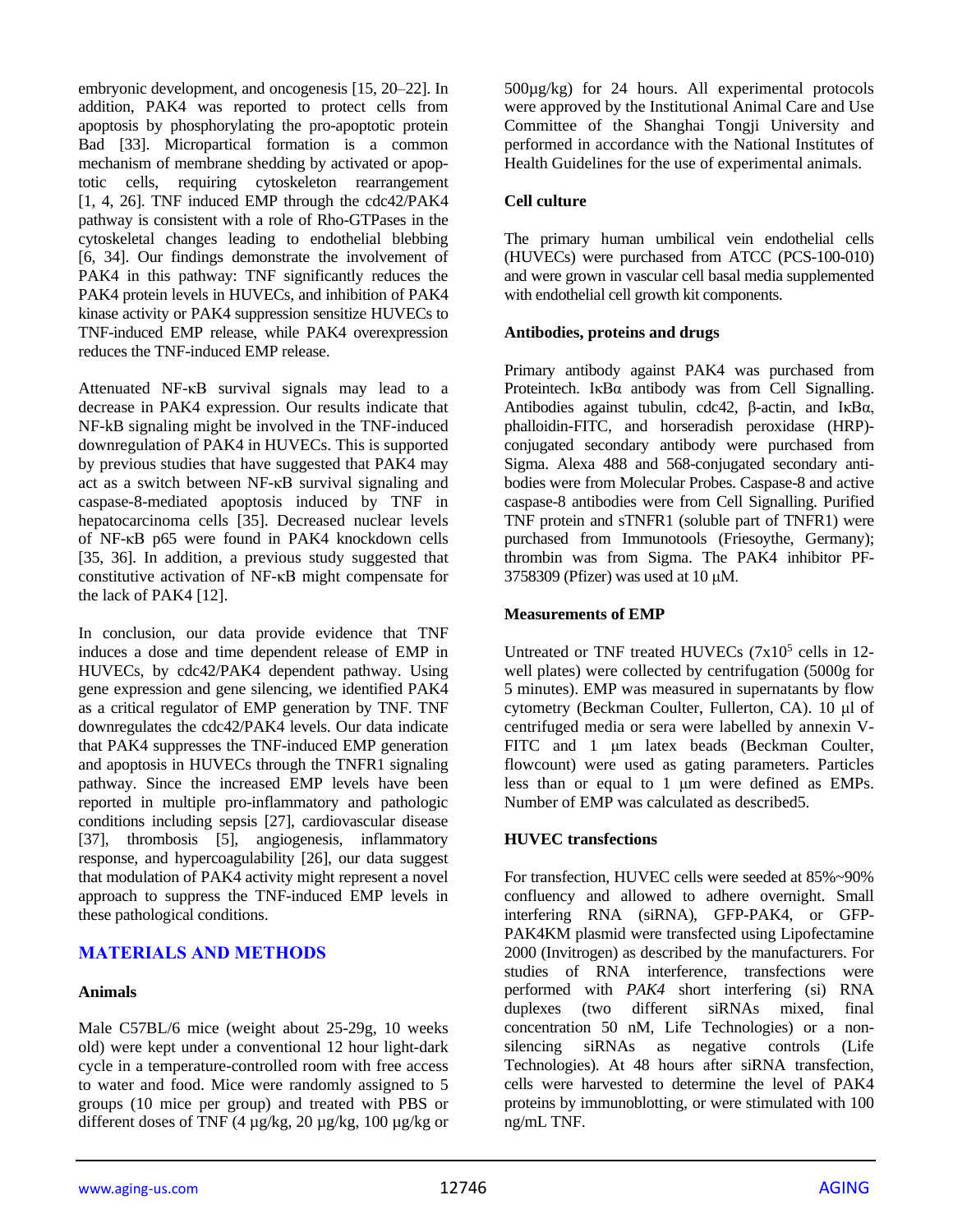## **Cloning strategy**

Human PAK4 DNA fragment was amplified from cDNA bank by PCR and cloned into pGEMTeasy (Promega) vector. GFP-PAK4 was cloned into the EcoRI/SalI site of EGFP-C2 vector. The GFP fusion protein was generated to carry GFP at its N-terminus. GFP-PAK4KM was cloned into the EcoRI/SalI site of EGFP-C2 vector. This PAK4 kinase mutant contains a lysine to methionine mutation at amino acid 350. The mutation was generated using site-directed mutagenesis kit (Stratagene).

## **Immuno-fluorescence microscopy**

HUVECs were cultured to subconfluence on 8 chamber glass slides (BD Falcon, Bedford, MA). After treatment, they were fixed in 4% paraformaldehyde (PFA) in phosphate-buffered saline (PBS) and permeabilized with 0.1% Triton X-100. Actin cytoskeleton was stained with Phalloidin-FITC. Cells were incubated with 1:400 diluted polyclonal anti-PAK4 antibody, followed by a sequential incubation with a 1:1000 diluted Alexa 488 or 568-conjugated secondary antibody. Nuclei were counter stained with DAPI (Sigma-Aldrich). The cells were imaged using a ZEISS 780 inverted confocal laser scanning microscope (ZEISS, Cambridge, UK) and analyzed by using Zen software.

## **Western blotting**

Cells were washed with cold PBS and lysed with 1 ml RIPA buffer (NEB, Hertfordshire, UK) containing protease inhibitor cocktail (Roche) on ice. Homogenized samples were microcentrifuged at full speed for 15 min at 4°C. The supernatants were subjected to SDS-PAGE. Separated proteins were transferred onto nitrocellulose membrane and probed with primary antibodies and HRP-conjugated secondary antibodies.

## **Quantitative real time PCR**

Total RNA was extracted from cultured HUVECs using Trizol solution (Invitrogen) and reverse transcribed into cDNA with a Reverse Transcriptase kit (Invitrogen) according to manufacturer's instructions. The expression of PAK4 were detected using a TagMan mRNA assay kit (Biosystems). The relative expression was determined by the  $2$ - $\Delta$ ACt method with GAPDH as the internal reference. Samples were analysed in triplicate. The primer sequences used were the following. PAK4-F: ATGTGGTGGAGATGTACA ACA, PAK4-R: GTTCATCCTGGTGTGGGTGAC, GAPDH-F: GGAGCGAGATCCCTCCAAAAT, GAPDH-R: GGCTGTTGTCATACTTCTCATGG

#### **Apoptotic assay**

Cells were fixed with the Cytofix/Cytoperm fixation and permeabilization solution kit (BD Pharmingen), stained with FITC-conjugated anti-caspase-3 antibody (BD Pharmingen), and analyzed using CyAn flow cytometer (Beckman Coulter, Fullerton, CA). Data were evaluated using Flowjo (Tree Star Inc., Ashland, Oregon).

#### **Statistics**

Results are expressed as mean  $\pm$  SD. The statistical significance was assessed using analysis of variance (ANOVA), followed by Student's t-test. A P value of <0.05 was considered significant.

#### **Abbreviations**

TNF: Tumor necrosis factor-α; EMP: Endothelial cellderived microparticle; HUVECs: Human umbilical vein endothelial cells; PAK4: p21-activated kinase 4; siRNA: Small interfering RNA; MP: Microparticle; sTNFR1: soluble TNF receptor 1.

# **ACKNOWLEDGMENTS**

We thank all the study participants.

# **CONFLICTS OF INTEREST**

The authors have declared no conflicts of interest.

# **FUNDING**

This research was supported by grants from the Shanghai Science and Technology Commission Research Project (15ZR1433100).

## **REFERENCES**

- 1. Ardoin SP, Shanahan JC, Pisetsky DS. The role of microparticles in inflammation and thrombosis. Scand J Immunol. 2007; 66:159–65. <https://doi.org/10.1111/j.1365-3083.2007.01984.x> PMI[D:17635793](https://pubmed.ncbi.nlm.nih.gov/17635793)
- 2. Piccin A, Murphy WG, Smith OP. Circulating<br>microparticles: pathophysiology and clinical pathophysiology and clinical implications. Blood Rev. 2007; 21:157–71. <https://doi.org/10.1016/j.blre.2006.09.001> PMI[D:17118501](https://pubmed.ncbi.nlm.nih.gov/17118501)
- 3. Milbank E, Soleti R, Martinez E, Lahouel B, Hilairet G, Martinez MC, Andriantsitohaina R, Noireaud J. Microparticles from apoptotic RAW 264.7 macrophage cells carry tumour necrosis factor-α functionally active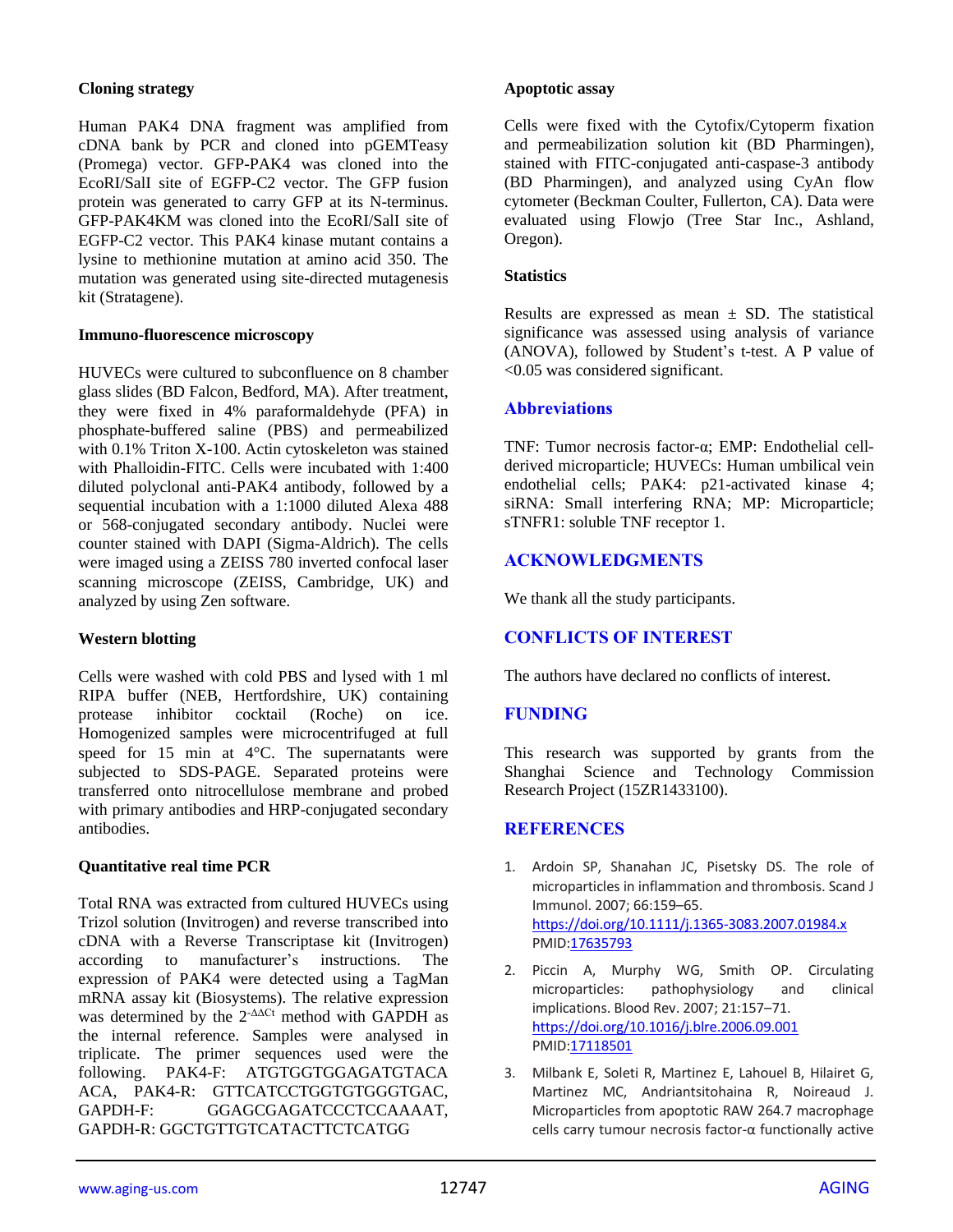on cardiomyocytes from adult mice. J Extracell Vesicles. 2015; 4:28621. <https://doi.org/10.3402/jev.v4.28621> PMID[:26498917](https://pubmed.ncbi.nlm.nih.gov/26498917)

- 4. Diehl P, Fricke A, Sander L, Stamm J, Bassler N, Htun N, Ziemann M, Helbing T, El-Osta A, Jowett JB, Peter K. Microparticles: major transport vehicles for distinct microRNAs in circulation. Cardiovasc Res. 2012; 93:633–44. <https://doi.org/10.1093/cvr/cvs007> PMID[:22258631](https://pubmed.ncbi.nlm.nih.gov/22258631)
- 5. Sapet C, Simoncini S, Loriod B, Puthier D, Sampol J, Nguyen C, Dignat-George F, Anfosso F. Thrombininduced endothelial microparticle generation: identification of a novel pathway involving ROCK-II activation by caspase-2. Blood. 2006; 108:1868–76. <https://doi.org/10.1182/blood-2006-04-014175> PMID[:16720831](https://pubmed.ncbi.nlm.nih.gov/16720831)
- 6. Torgerson RR, McNiven MA. The actin-myosin cytoskeleton mediates reversible agonist-induced membrane blebbing. J Cell Sci. 1998; 111:2911–22. PMID[:9730983](https://pubmed.ncbi.nlm.nih.gov/9730983)
- 7. Combes V, Simon AC, Grau GE, Arnoux D, Camoin L, Sabatier F, Mutin M, Sanmarco M, Sampol J, Dignat-George F. In vitro generation of endothelial microparticles and possible prothrombotic activity in patients with lupus anticoagulant. J Clin Invest. 1999; 104:93–102.

<https://doi.org/10.1172/JCI4985> PMID[:10393703](https://pubmed.ncbi.nlm.nih.gov/10393703)

- 8. Combes V, El-Assaad F, Faille D, Jambou R, Hunt NH, Grau GE. Microvesiculation and cell interactions at the brain-endothelial interface in cerebral malaria pathogenesis. Prog Neurobiol. 2010; 91:140–51. <https://doi.org/10.1016/j.pneurobio.2010.01.007> PMID[:20117166](https://pubmed.ncbi.nlm.nih.gov/20117166)
- 9. VanWijk MJ, VanBavel E, Sturk A, Nieuwland R. Microparticles in cardiovascular diseases. Cardiovasc Res. 2003; 59:277–87. [https://doi.org/10.1016/s0008-6363\(03\)00367-5](https://doi.org/10.1016/s0008-6363(03)00367-5) PMID[:12909311](https://pubmed.ncbi.nlm.nih.gov/12909311)
- 10. Burger D, Schock S, Thompson CS, Montezano AC, Hakim AM, Touyz RM. Microparticles: biomarkers and beyond. Clin Sci (Lond). 2013; 124:423–41. <https://doi.org/10.1042/CS20120309> PMID[:23249271](https://pubmed.ncbi.nlm.nih.gov/23249271)
- 11. Lee SK, Yang SH, Kwon I, Lee OH, Heo JH. Role of tumour necrosis factor receptor-1 and nuclear factorκB in production of TNF-α-induced pro-inflammatory microparticles in endothelial cells. Thromb Haemost. 2014; 112:580–88. <https://doi.org/10.1160/TH13-11-0975>

PMID[:25008247](https://pubmed.ncbi.nlm.nih.gov/25008247)

- 12. Li X, Minden A. PAK4 functions in tumor necrosis factor (TNF) alpha-induced survival pathways by facilitating TRADD binding to the TNF receptor. J Biol Chem. 2005; 280:41192–200. <https://doi.org/10.1074/jbc.M506884200> PMI[D:16227624](https://pubmed.ncbi.nlm.nih.gov/16227624)
- 13. Yu Y, Jing L, Zhang X, Gao C. Simvastatin attenuates acute lung injury via regulating CDC42-PAK4 and endothelial microparticles. Shock. 2017; 47:378–84. <https://doi.org/10.1097/SHK.0000000000000723> PMI[D:27513084](https://pubmed.ncbi.nlm.nih.gov/27513084)
- 14. Wang H, Chen Y, Li W, Li C, Zhang X, Peng H, Gao C. Ligustrazine effect on lipopolysaccharide-induced pulmonary damage in rats. Burns. 2015; 41:1235–41. <https://doi.org/10.1016/j.burns.2015.02.010> PMI[D:26088147](https://pubmed.ncbi.nlm.nih.gov/26088147)
- 15. Pan S, Fei A, Jing L, Zhang X, Gao C. Increased circulating endothelial microparticles associated with PAK4 play a key role in ventilation-induced lung injury process. Biomed Res Int. 2017; 2017:4902084. <https://doi.org/10.1155/2017/4902084> PMI[D:28261612](https://pubmed.ncbi.nlm.nih.gov/28261612)
- 16. Gordon C, Gudi K, Krause A, Sackrowitz R, Harvey BG, Strulovici-Barel Y, Mezey JG, Crystal RG. Circulating endothelial microparticles as a measure of early lung destruction in cigarette smokers. Am J Respir Crit Care Med. 2011; 184:224–32. <https://doi.org/10.1164/rccm.201012-2061OC> PMI[D:21471087](https://pubmed.ncbi.nlm.nih.gov/21471087)
- 17. Wells CM, Whale AD, Parsons M, Masters JR, Jones GE. PAK4: a pluripotent kinase that regulates prostate cancer cell adhesion. J Cell Sci. 2010; 123:1663–73. <https://doi.org/10.1242/jcs.055707> PMI[D:20406887](https://pubmed.ncbi.nlm.nih.gov/20406887)
- 18. Dart AE, Wells CM. P21-activated kinase 4—not just one of the PAK. Eur J Cell Biol. 2013; 92:129–38. <https://doi.org/10.1016/j.ejcb.2013.03.002> PMI[D:23642861](https://pubmed.ncbi.nlm.nih.gov/23642861)
- 19. Jin D, Durgan J, Hall A. Functional cross-talk between Cdc42 and two downstream targets, Par6B and PAK4. Biochem J. 2015; 467:293–302. <https://doi.org/10.1042/BJ20141352> PMI[D:25662318](https://pubmed.ncbi.nlm.nih.gov/25662318)
- 20. Qu J, Li X, Novitch BG, Zheng Y, Kohn M, Xie JM, Kozinn S, Bronson R, Beg AA, Minden A. PAK4 kinase is essential for embryonic viability and for proper neuronal development. Mol Cell Biol. 2003; 23:7122–33.

<https://doi.org/10.1128/mcb.23.20.7122-7133.2003> PMI[D:14517283](https://pubmed.ncbi.nlm.nih.gov/14517283)

21. Callow MG, Clairvoyant F, Zhu S, Schryver B, Whyte DB, Bischoff JR, Jallal B, Smeal T. Requirement for PAK4 in